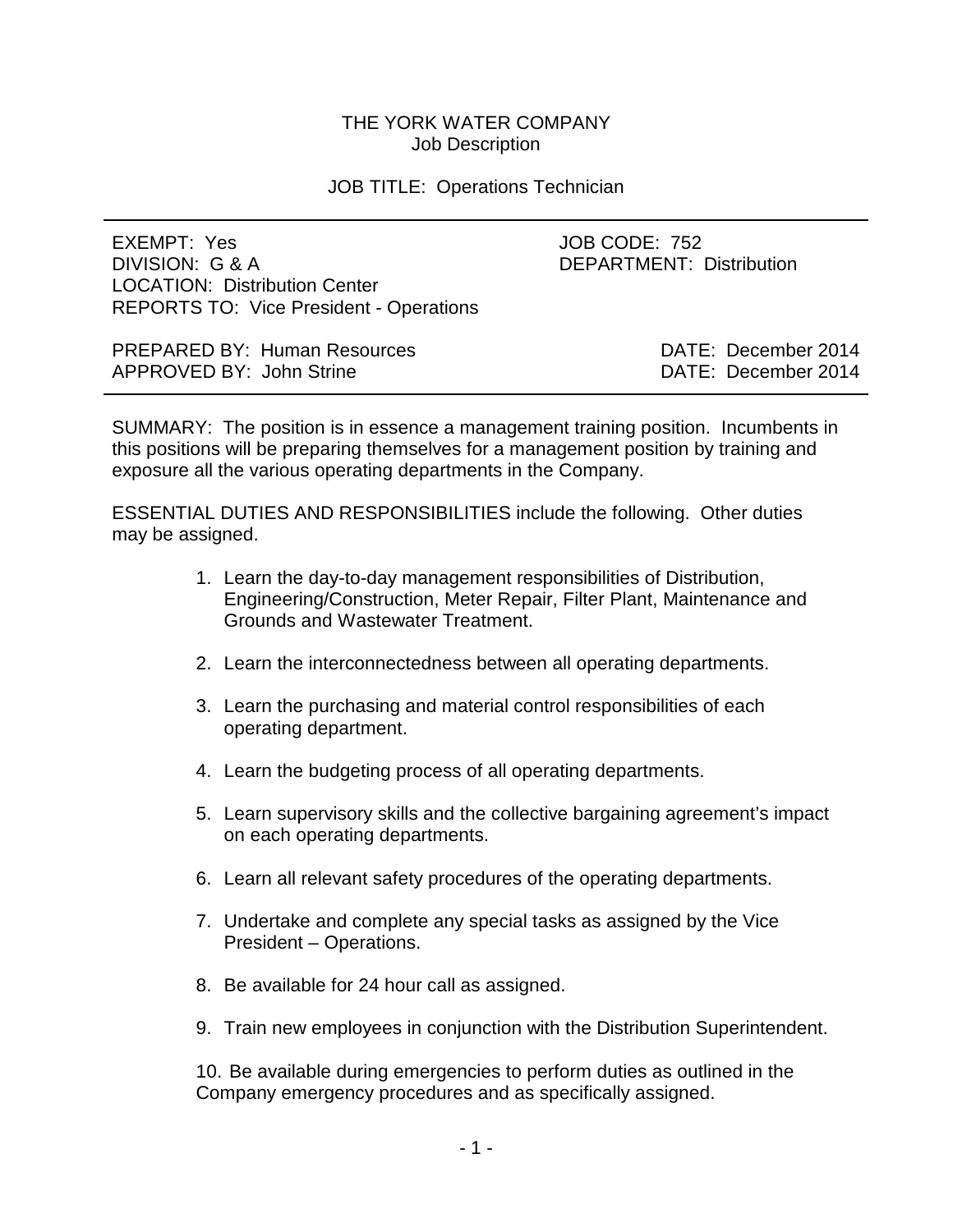11.Consistently demonstrate positive and professional behavior with all individuals contacted on behalf of the Company including employees.

## SUPERVISORY RESPONSIBILITIES:

No official supervision responsibilities are assigned. However, incumbent's may be assigned supervisory responsibilities temporarily as part of the management training.

## QUALIFICATION REQUIREMENTS:

### EDUCATION and/or EXPERIENCE:

Bachelor's degree (BA/BS) or equivalent from a four-year college or technical school;

### LANGUAGE SKILLS:

Ability to read and interpret documents such as safety rules, OSHA regulations and the like, operating and maintenance instructions, and procedure manuals. Ability to write routine reports and correspondence. Ability to speak effectively with customers, contractors, municipal officials, managers and employees.

#### MATHEMATICAL SKILLS:

Ability to add, subtract, multiply, and divide in all units of measure, using whole numbers, common fractions, and decimals.

#### REASONING ABILITY:

Ability to solve practical problems. Ability to interpret a variety of instructions furnished in written, oral, diagram, or schedule form.

CERTIFICATES, LICENSES, REGISTRATIONS; Possess a valid PA driver's license.